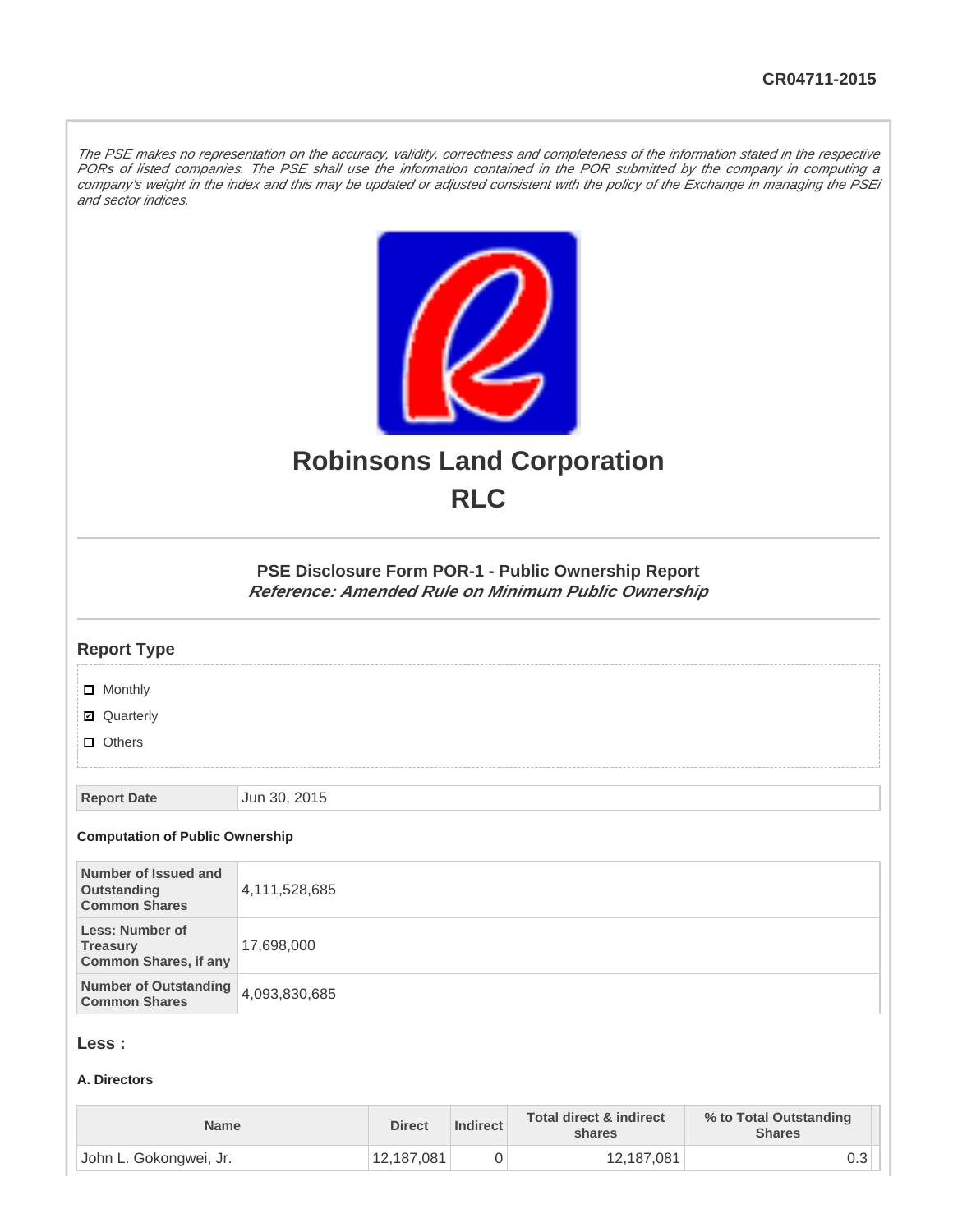| John L. Gokongwei                             | 450,000    | 0           | 450,000    | 0.01 |
|-----------------------------------------------|------------|-------------|------------|------|
| Elizabeth Y. Gokongwei &/or John<br>Gokongwei | 1,482,000  | $\Omega$    | 1,482,000  | 0.04 |
| James L. Go                                   | 1,685,994  | $\Omega$    | 1,685,994  | 0.04 |
| Lance Y. Gokongwei                            | 804,001    | $\Omega$    | 804,001    | 0.02 |
| Frederick D. Go                               | 500,001    | $\Omega$    | 500,001    | 0.01 |
| Robina Y. Gokongwei-Pe                        | 540,000    | $\Omega$    | 540,000    | 0.01 |
| Patrick Henry C. Go                           | 10,000     | $\Omega$    | 10,000     | 0    |
| Johnson Robert G. Go, Jr.                     |            | $\Omega$    |            | 0    |
| Artemio V. Panganiban                         | 50,001     | $\Omega$    | 50,001     | 0    |
| Roberto F. de Ocampo                          |            | $\Omega$    |            | 0    |
| Emmanuel C. Rojas, Jr.                        | 901        | $\Omega$    | 901        | 0    |
|                                               | 17,709,981 | $\mathbf 0$ | 17,709,981 | 0.43 |

#### **B. Officers**

| <b>Name</b>                          | Direct         | <b>Indirect</b> | <b>Total direct &amp; indirect shares</b> | % to Total Outstanding Shares |
|--------------------------------------|----------------|-----------------|-------------------------------------------|-------------------------------|
| Faraday D. Go                        | 0              | 0               | 0                                         | 0                             |
| Arlene G. Magtibay                   | 0              | 0               | $\Omega$                                  | Ω                             |
| Corazon L. Ang Ley                   | 0              | 0               | $\Omega$                                  | Ω                             |
| Elizabeth Kristine D. Gregorio       | 0              | 0               | $\Omega$                                  | Ⴖ                             |
| Ma. Socorro Isabelle V. Aragon-Gobio | 0              | 0               | $\Omega$                                  | Ω                             |
| Constante T. Santos                  | $\Omega$       | $\Omega$        | $\Omega$                                  | 0                             |
| Bach Johann M. Sebastian             | 0              | 0               | $\Omega$                                  | $\cup$                        |
| Cecilia M. Pascual                   | $\overline{0}$ | $\overline{0}$  | $\Omega$                                  | 0                             |
| Emmanuel G. Arce                     | 0              | 0               | $\Omega$                                  | 0                             |
| Constantino C. Felipe                | $\Omega$       | $\overline{0}$  | $\Omega$                                  | 0                             |
| Winifred G. Maranan                  | 0              | 0               | 0                                         | Ⴖ                             |
| Lourdes T. Alano                     | 0              | 0               | $\Omega$                                  | ი                             |
| Mary Maylanie Precilla               | 0              | $\Omega$        | $\Omega$                                  | 0                             |
| Honorio Almeida, Jr.                 | $\Omega$       | 0               | $\Omega$                                  | $\cup$                        |
| Catalina M. Sanchez                  | $\Omega$       | $\overline{0}$  | $\Omega$                                  | Ω                             |
| Anna Kathrina B. Cipriano            | $\overline{0}$ | $\overline{0}$  | $\Omega$                                  | 0                             |
| Kerwin Max S. Tan                    | $\Omega$       | $\overline{0}$  | $\Omega$                                  | 0                             |
| Rosalinda F. Rivera                  | 0              | 0               | 0                                         | Ⴖ                             |
|                                      | 0              | 0               | 0                                         | 0                             |

## **C. Principal/Substantial Stockholders**

| <b>Name</b>              | <b>Direct</b> | Indirect | Total direct & indirect shares | % to Total Outstanding Shares |
|--------------------------|---------------|----------|--------------------------------|-------------------------------|
| JG Summit Holdings, Inc. | 2,496,114,787 |          | 2,496,114,787                  | 60.97                         |
|                          | 2.496.114.787 |          | 2,496,114,787                  | 60.97                         |

# **D. Affiliates**

| <b>Name</b> | Direct | Indirect | Total direct & indirect shares | % to Total Outstanding Shares |  |
|-------------|--------|----------|--------------------------------|-------------------------------|--|
|             |        |          |                                |                               |  |